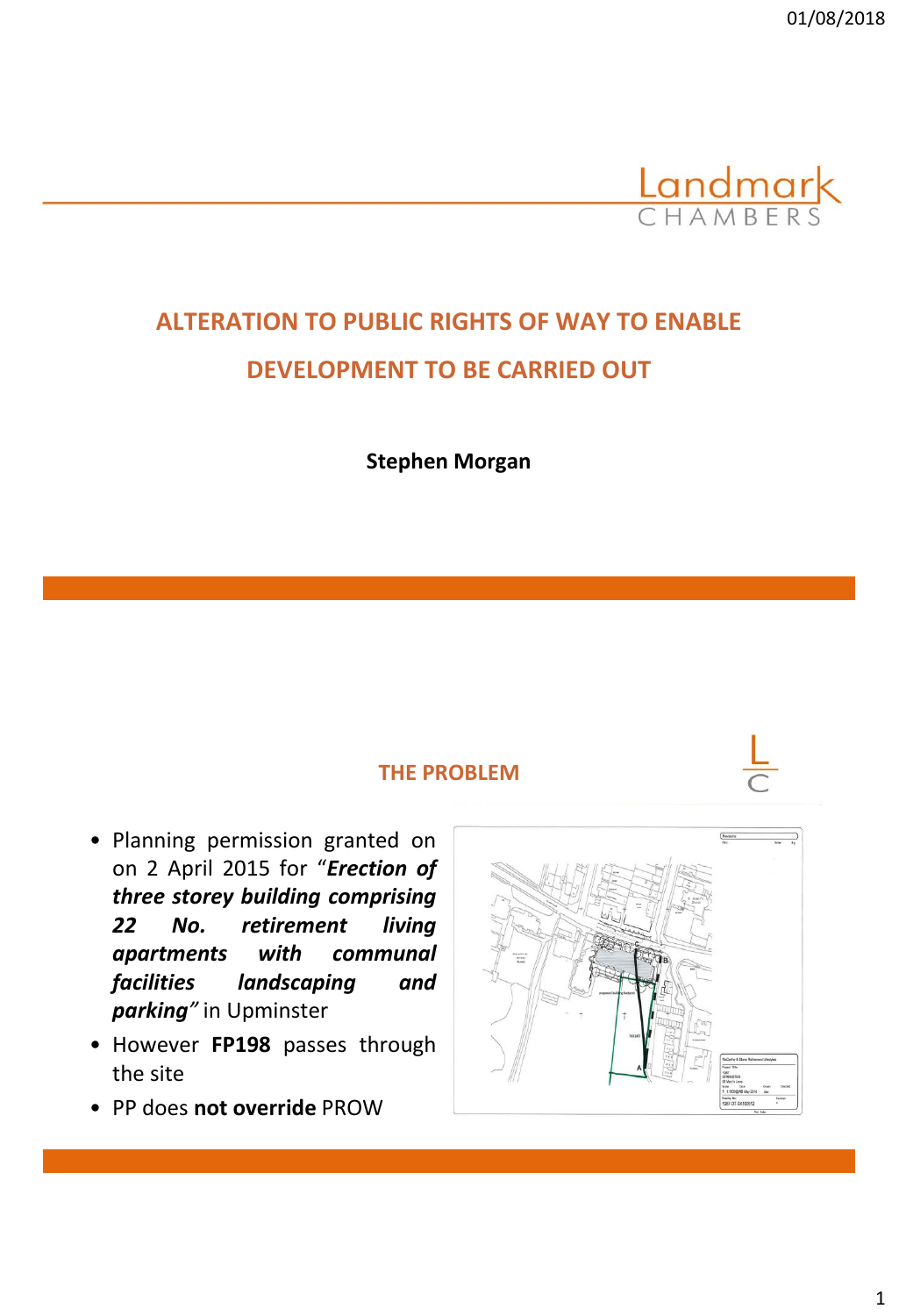

# **THE STATUTORY POWERS (1)**

- Planning permission does not override public rights of way such rights need to be **diverted** or **extinguished**
- There are general powers in the Highways Act 1980 see **PINS RoW Section Advice** Note No 9 (9<sup>th</sup> Revision January 2018) "General Guidance on Public Rights of Way Matters" at paras. 16-38
- However, the powers specifically relevant to enable development to be carried out are found within **Part X of the TCPA 1990** and in particular **sections 247** and **257** (PINS Advice Note No. 9 at paras. 39-45). An order under these provisions can only be made, or in the case of s.257 confirmed, before the development is substantially complete (see *Ashby v SSEnv* [1980] 1 WLR 673).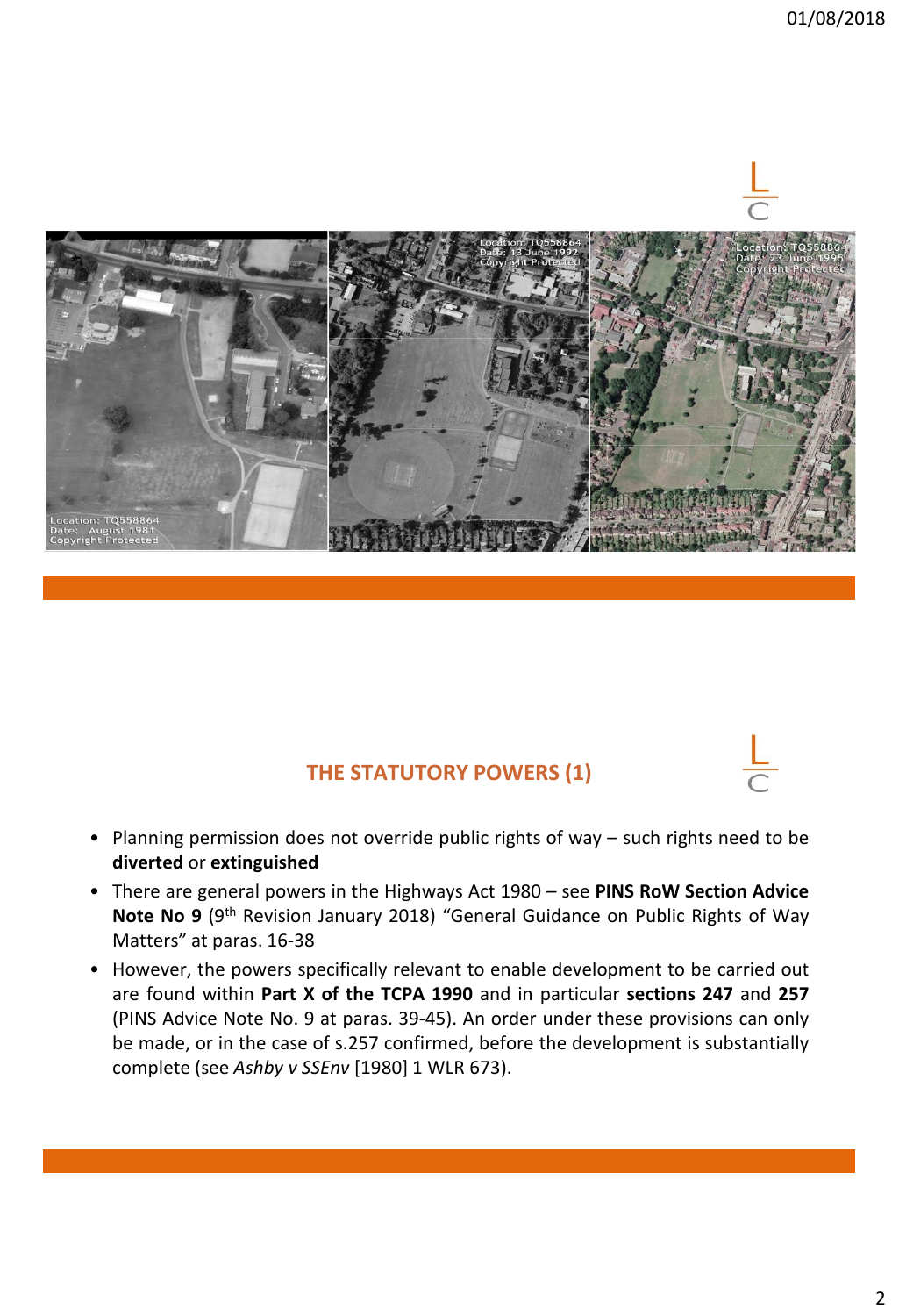#### **THE STATUTORY POWERS (2)**

- **S. 247 of the TCPA 1990** empowers the SoS to authorise by order the stopping up or diversion of **any highway outside Greater London**, if he is satisfied that it is necessary so to do in order to enable development to be carried out in accordance with certain planning permissions or by a government department. No confirmation process.
- **Section 253** of the 1990 Act enables the SoS to make and advertise a draft order where an application for planning permission has been made to him by a local authority, statutory undertaker, or a national park authority; or the application stands referred to him in pursuance of a direction under s.77, or the applicant has appealed under section 78.
- **S.257** is, unlike s. 247**, limited to footpaths, bridleways and restricted byways**. Other than that difference, this section mirrors the powers of the SoS under s.247. S.257 Orders can (since 25 June 2013 – **s.257(1A**)) be made in advance of the actual grant of planning permission but **cannot be confirmed until planning permission is granted** (**s.259(1A)).**

# **OVERLAP OF THE TWO REGIMES (1): RoW Circular 1/09 – Section 7**

7.1 Proposals for the development of land affecting public rights of way give rise **to two matters of particular concern**: the need for adequate consideration of the rights of way before the decision on the planning application is taken and the need, once planning permission has been granted, for the right of way to be kept open and unobstructed **until the statutory procedures authorising closure or diversion have been completed**.

7.2 The effect of development on a public right of way **is a material consideration** in the determination of applications for planning permission and local planning authorities should ensure that **the potential consequences are taken into account** whenever such applications are considered.

7.3 Most **outline planning applications** do not contain sufficient information to enable the effect on any right of way to be assessed (and are not required to do so) and consequently such matters are **usually dealt with during consideration of the matters reserved** under the planning permission for subsequent approval.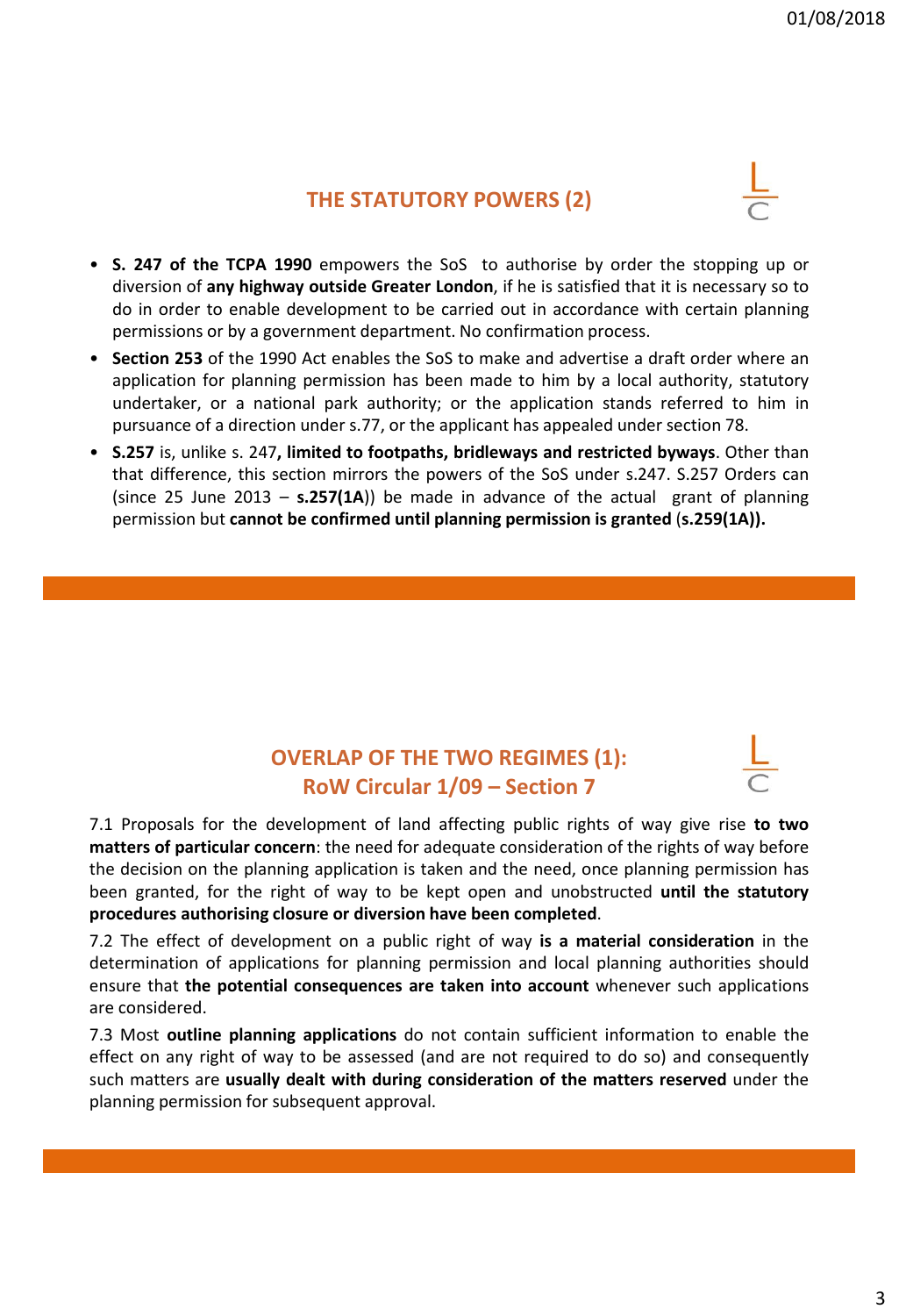### **OVERLAP OF THE TWO REGIMES (2): RoW Circular 1/09**



7.11 The grant of planning permission does not entitle developers to obstruct a public right of way. **It cannot be assumed that because planning permission has been granted that an order under section 247 or 257 of the 1990 Act, for the diversion or extinguishment of the right of way, will invariably be made or confirmed**. Development, in so far as it affects a right of way, should not be started and the right of way should be kept open for public use, unless or until the necessary order has come into effect…….. Authorities have on occasion granted planning permission on the **condition that an order to stop-up or divert a right of way is obtained before the development commences**. The view is taken that such a condition **is unnecessa**ry in that it duplicates the separate statutory procedure that exists for diverting or stopping-up the right of way, and would require the developer to do something **outside his or her control**.

# **OVERLAP OF THE TWO REGIMES(3) RoW Circular 1/09**

7.15 The local planning authority **should not question the merits of planning permission** when considering whether to make or confirm an order, **but nor should they make an order purely on the grounds that planning permission has been granted**. That planning permission has been granted does not mean that the public right of way will therefore automatically be diverted or stopped up. **Having granted planning permission for a development affecting a right of way however, an authority must have good reasons to justify a decision either not to make or not to confirm an order**. The **disadvantages or loss** likely to arise as a result of the stopping up or diversion of the way to members of the public generally or to persons whose properties adjoin or are near the existing highway should be weighed against the **advantages of the proposed order**. The need for older persons housing was a feature in the Upminster

Cf. **6.48 of RoW Booklet** which refers to 7.15 of the Circular in the footnote: "*The Inspector does not consider the need for the development. However, account must be taken of the effect of the order on those entitled to the rights which would be extinguished*."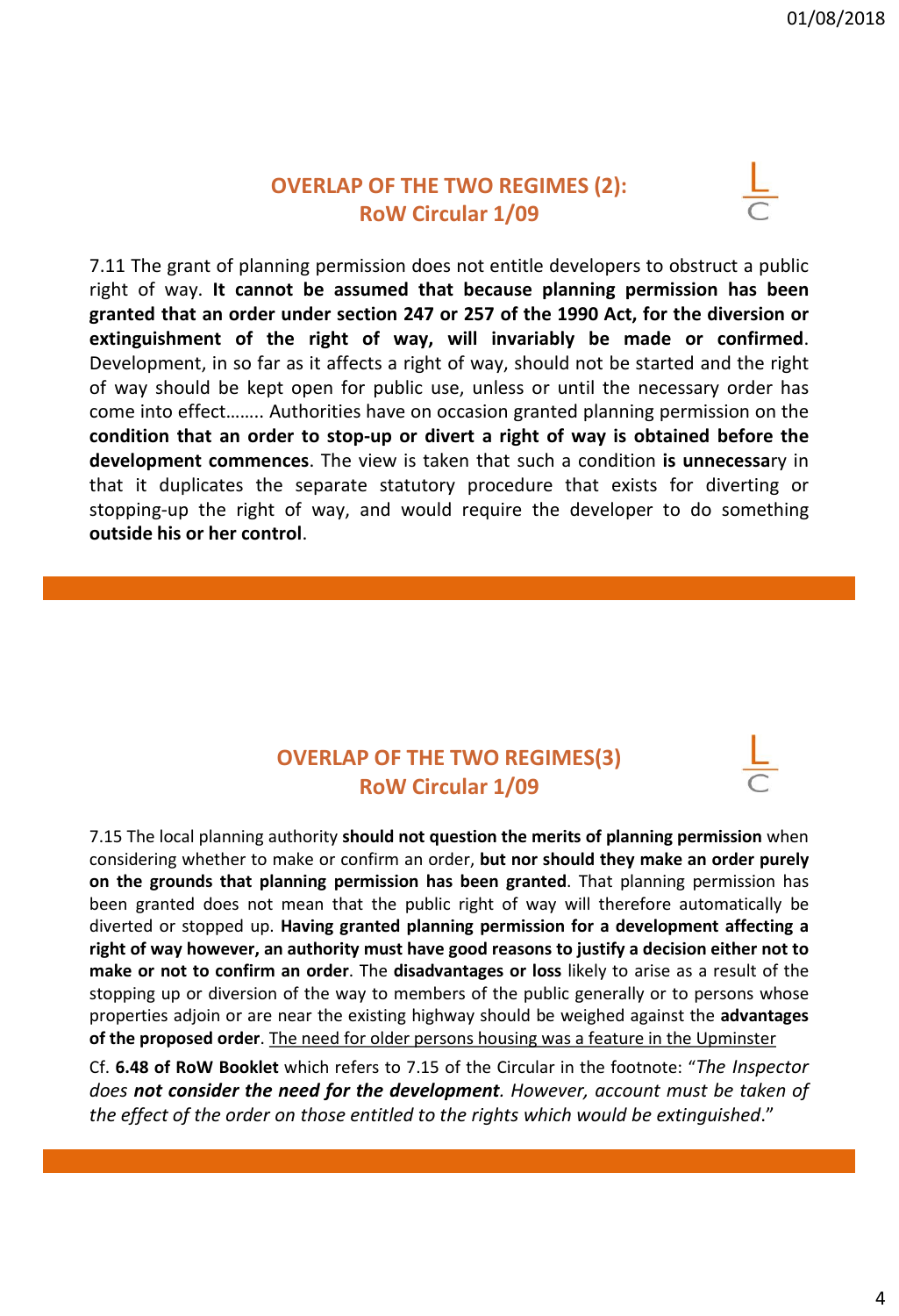# **OVERLAP OF THE TWO POWERS (3)**

- There are therefore two separate regimes planning and RoW. However, as demonstrated by *Vasilou v SST* [1991] 2 All ER 77, there is an inherent overlap between the two.
- The Inspector had been influenced by evidence that the reduction of passing trade consequent upon the making of an order would have severe economic effects on a local restaurant, for which there is no provision in the legislation for compensation.
- The SST disagreed however on the basis that the economic effects of making the order were not a relevant consideration and made the order.
- The CA quashed the order on the basis that the SST was entitled to and should take into account the adverse effects his order would have on the trade of an owner of a business being carried on on land adjoining the highway and that such a consideration would not subvert the planning procedures already followed as an individual financial loss was not a matter to be considered at the planning stage (relying on *Great Portland Estates Plc v Westminster City Council* [1984] 3 All E.R. 744).

# **London Borough of Havering (Public Footpath 198) Stopping Up and Diversion Order 2015**

- Order made on 8 December 2015 after the PP granted in April 2015. The Committee Report for the planning application stated: "T*he development could not be carried out without affecting the right of way. This impact is material to the consideration of the application and could amount to a material objection if it cannot be diverted along a suitable route. ….A suitable route around the site would be possible utilising the existing surfaced path that has recently been widened to accommodate the Sustrans cycle route. ….The formal diversion route would addressed separately ..…"*
- The Order sought to divert FP198 onto the existing NCR136 which was constructed in the late 1980s when FP198 in was impeded by the car park on the development land. However, the Council overlooked to recognise this on the Definitive Map and Statement.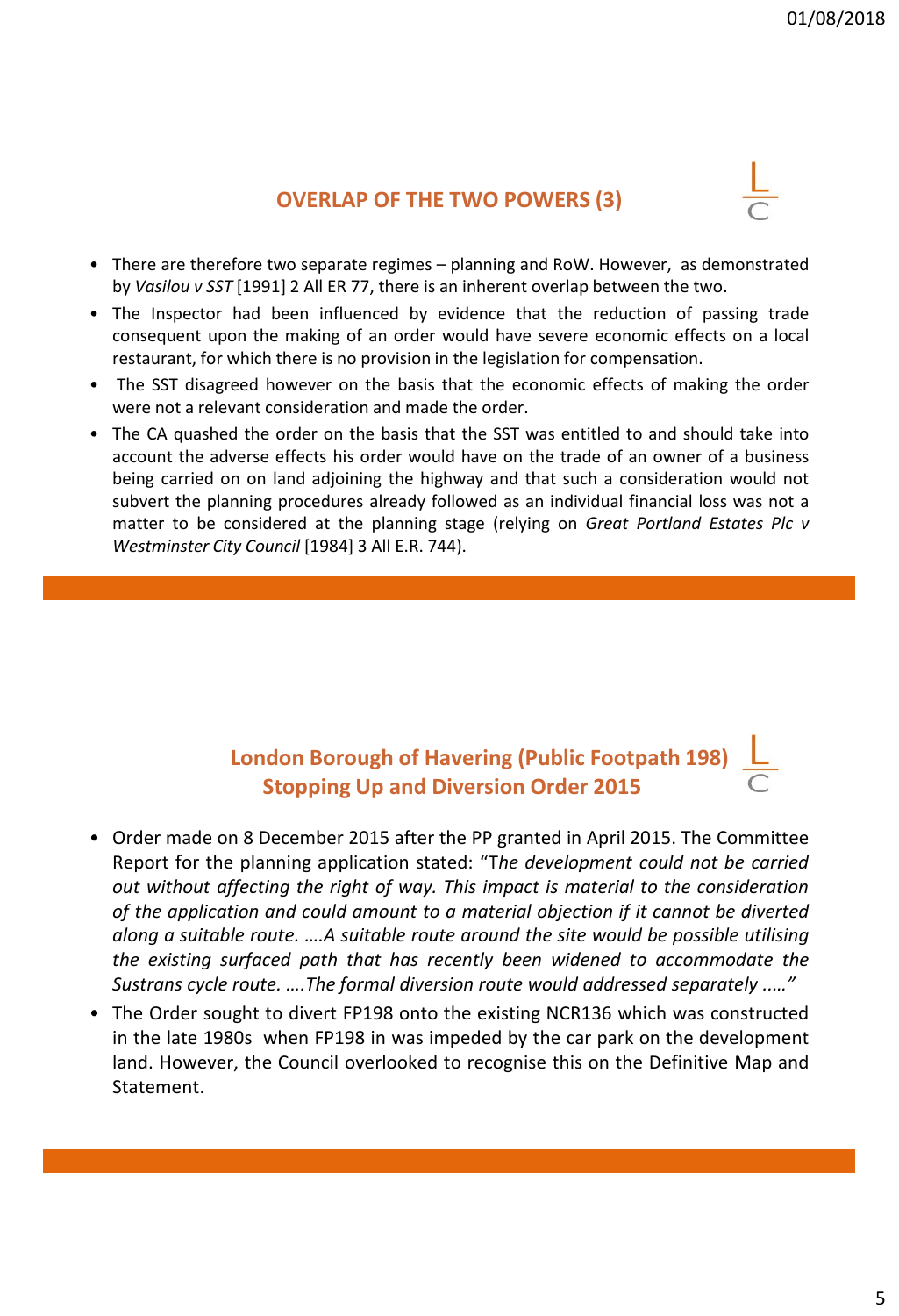

# **THE PROCEDURE FOR S.257 (1)**

- The form for orders made under sections 257 and 258 of the TTCPA 1990 is in the **Town and Country Planning (Public Path Orders) Regulations 1993** (SI 1993 No 10 amended by SI 1995/451).
- The procedure for Confirmation of the Order is found in **Schedule 14 to the TCPA 1990**: this requires the giving of notice in the prescribed form which must specify the time (at least 28 days from the date of first publication of the notice) within which, and the manner in which, any representations or objections must be made
- RoW Booklet (2018 Revision at para. 1.4) sets out the **documents required** with the draft Order. This includes a 'statement of reasons'. In this the local authority must explain why it considers that the order should be confirmed and how the order meets all the relevant criteria that will need to be considered by the Inspector, even if these have not been disputed by the objector(s). The local authority must also provide its **comments** on the representations and objections made to the order.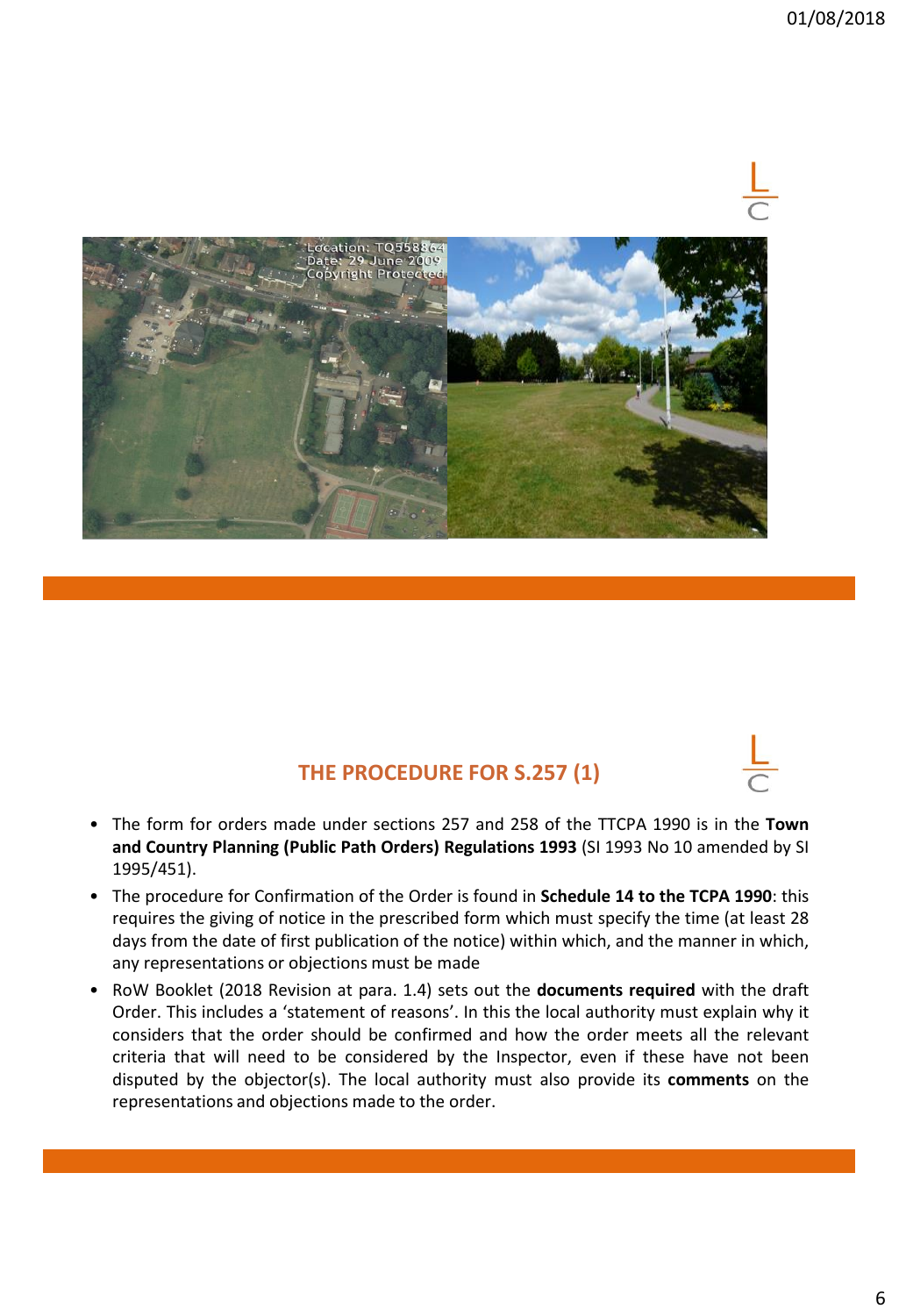# **PROCEDURE (2)**

- If there are no objections, the draft Order may be **confirmed without modification**
- If an objection is made by a local authority or NPA, a **local inquiry** must be held (see the RoW Booklet at paras. 1.7-1.14)
- If a duly made objection by another party, **either an inquiry or a hearing** is held by an Inspector
- **Statements of Case** and, for Inquiries, **proofs** of evidence required
- The **Rights of Way (Hearing and Inquiry Procedure)(England) Rules 2007** (Annex A to the RoW Booklet) sets out the procedure for hearing and inquiries

# **PROCEDURE IN THE UPMINSTER CASE**

- Objections were made
- These included objections to the proposed development itself, the impact on Upminster Park and the loss of car parking
- Some related to the implications of diverting PF198 onto NCR136 and in particular concern about conflict between pedestrians and cyclists including complaints about **Sustrans**
- The Inspector considered the documentation and written representations and by his interim decision dated 25 July 2016 proposed to confirm the Order with two minor modifications – he did so on the basis that the provisions do not provide any further criteria and the power is clearly discretionary involving the balancing the overall public interest in interfering with an established PROW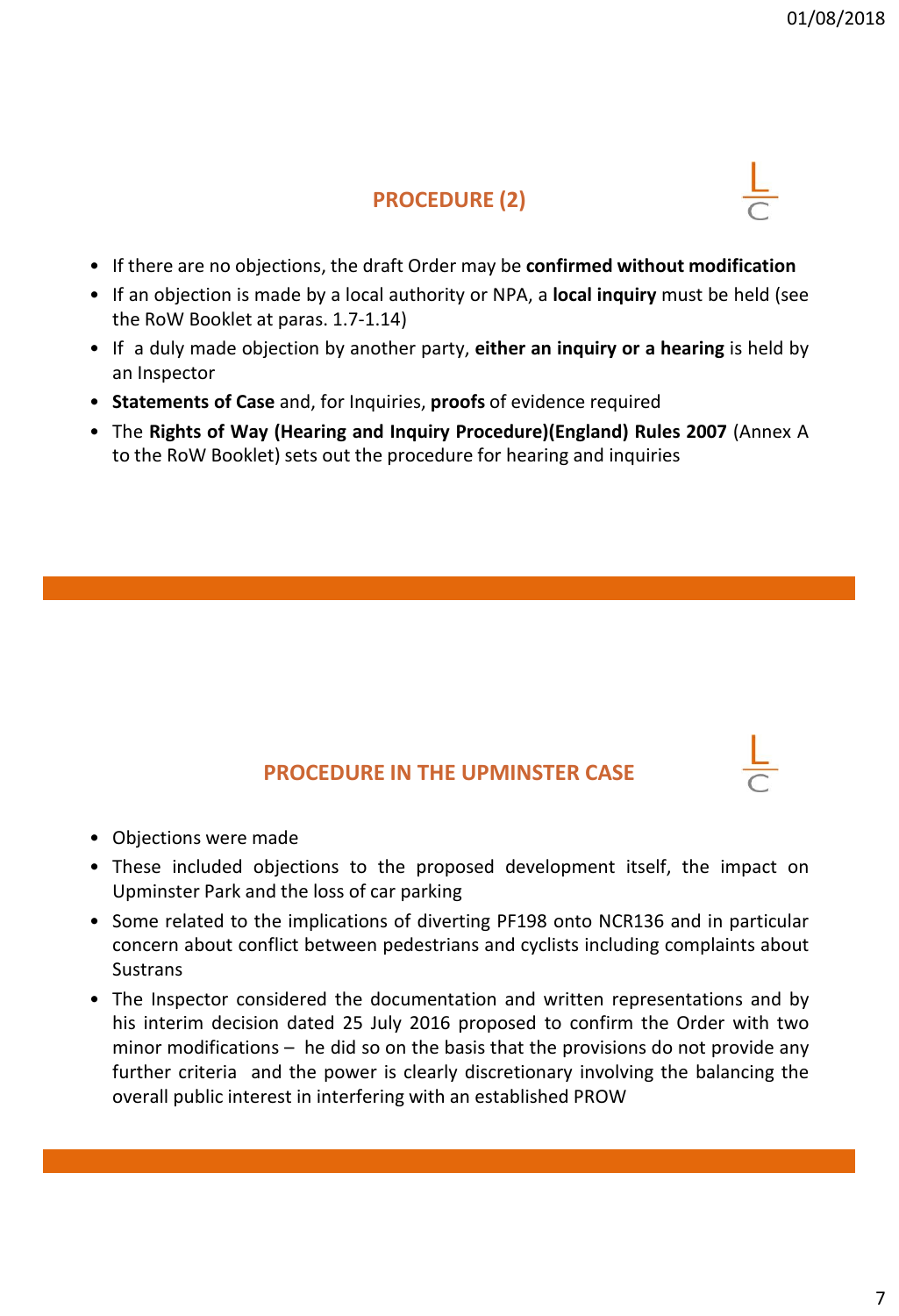### **INTERIM DECISION**

- The Inspector rejected the objector's contention that the diversion would result in the use of NCR132 being unsafe
- Indeed the Inspector acknowledged the advantages of NCR136 over FP198, with the former being surfaced and unlit
- The Inspector observed the use of the paths during school exiting times
- However, the Inspector confirmed the Order subject to two minor descriptive matters
- These had to be consulted on and resulted in further objections, although these in substance related to the original order and not the modifications. The main issues were the claim that FP198 was heavily used and diversion of the users would conflict with cycles using the NCR and cause inconvenience and danger to its users especially children.

#### **RoW Booklet**

- The procedure when there are modifications is not prescribed in the legislation
- Guidance is provided in paras. 7.5 to 7.11 of the RoW Booklet
- If in response to the notice of the modifications to be published in a local newspaper and sent to everyone who received a copy of the Inspector's letter. If objections or representations are received, PINS may arrange a hearing, inquiry or exchange of written representations.
- It is said that "*The Inspector will only be able to consider evidence which relates to their proposed modifications."* However, the Booklet also (at para. 7.10) *"If…we receive representations and objections which relate only to those parts of the Order that it is not proposed to modify, we may, exceptionally, decide to re-open the original hearing or inquiry or invite written representations……"*
- *It is also advised that the Inspector will only be able consider new evidence which relates to the unmodified part of the order*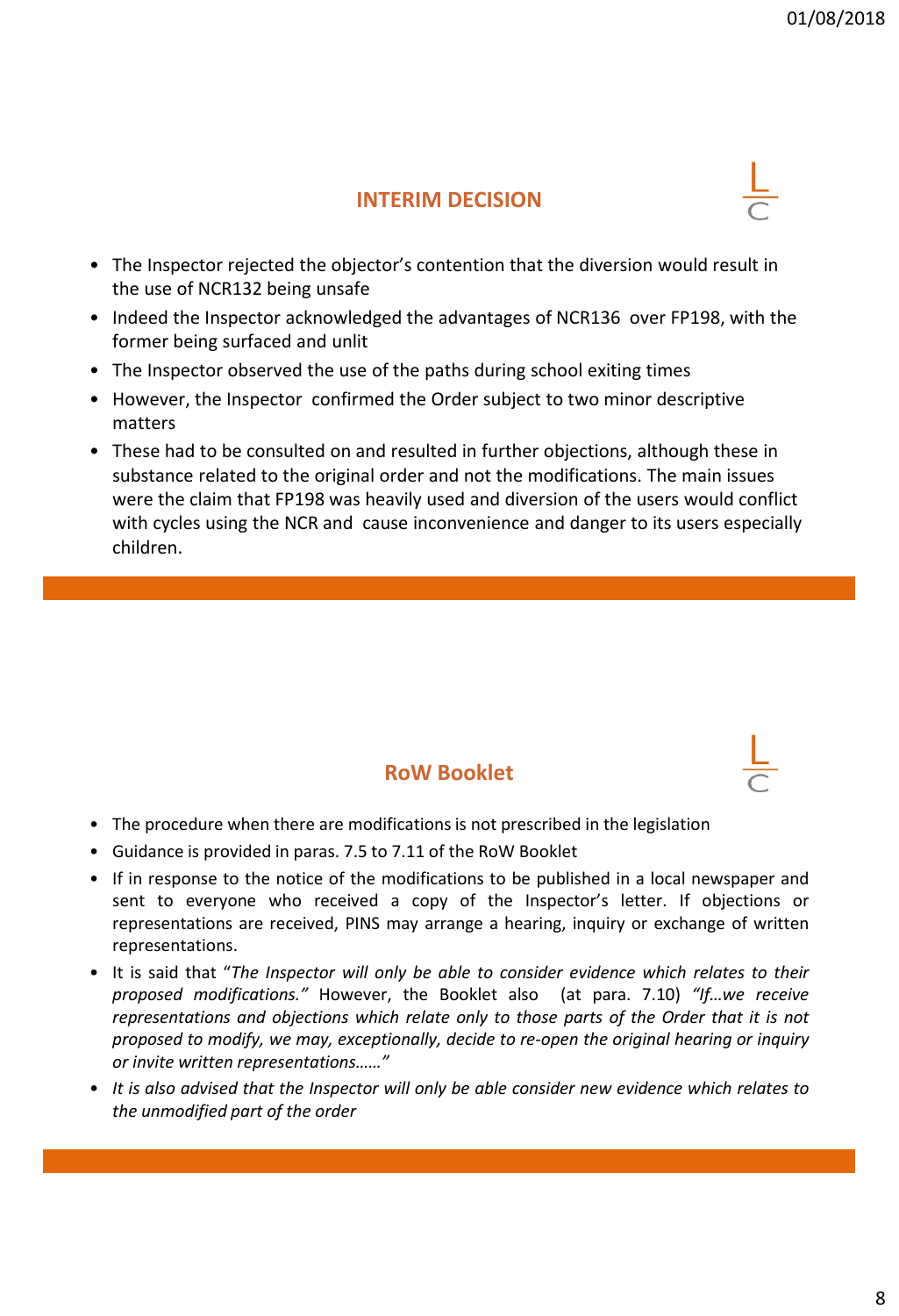# **EVIDENCE IN THE UPMINSTER CASE**

- We ended up with a long delay and a new Inquiry with a new Inspector, as the first Inspector had in the interim retired.
- So we provide further evidence which in reality related to the unmodified part of the order on a without prejudice basis.
- We carried out surveys of the use of the two paths because of the objections.
- We also realised that the "wear" signs I the proximity of FP198 were not wear signs at all but the consequence of underground foundation left after the surface of the previous access was removed in the late 1980s. So we carried our aerial photography surveys post 1940 and a geotechnical survey of the ground in the locality of the "worn" area.
- At the Inquiry the Order as a whole was considered, with the safety and convenience of the NCR and the planning merits of the development being the main issues considered.

# **FINAL OUTCOME**

- The Order decision confirming the Order as modified was made on 4 July 2017
- The Inspector's decision covered:
	- Whether it was **necessary** to stop up and divert the footpath to enable development to be carried out
	- Whether the development is **substantially complete**
	- The effect of the Order on those **whose rights would be extinguished** by it
	- The **advantages** conferred by the Order
	- Other matters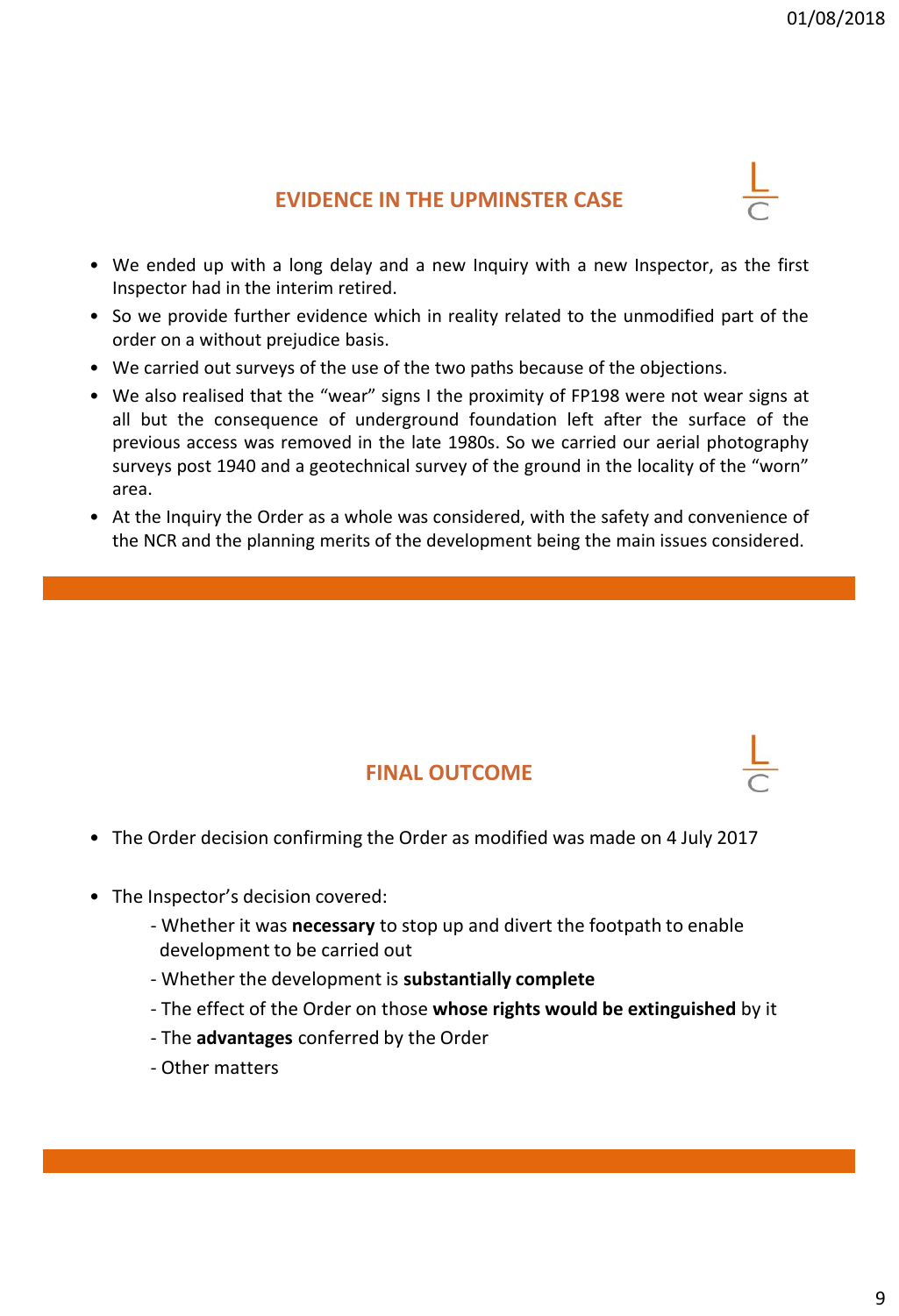# **ORDER CONFIRMED: PROBLEM SOLVED**



# **FINALLY …one to watch out for**

- In *Network Rail Infrastructure Ltd v SSEFRA* [2017] EWHC 2259 (Admin) planning permission was granted subject to a *Grampian* condition limiting the number of houses (32 out of the permitted 142) that could be constructed before a FP diversion order had been confirmed.
- The order was made and objected to and an Inquiry held. Following as.73 application by the developer the phasing condition had been amended prior to the Inquiry to state housing restriction increase to 64 houses, and the lifting of the restriction if either of two exceptions were satisfied, namely (i) that the **stopping up order was made and confirmed**; or (ii) the **secretary of state decided that the order should not be confirmed**.
- Two objectors contended that the order was no longer necessary. The inspector decided that that issue should be determined **at the outset of the inquiry**. Following submissions, he concluded that the revised condition permitted the whole development, irrespective of whether the order was confirmed, and was therefore ineffective. He rejected the suggestion that he should consider all the evidence before making such a decision.